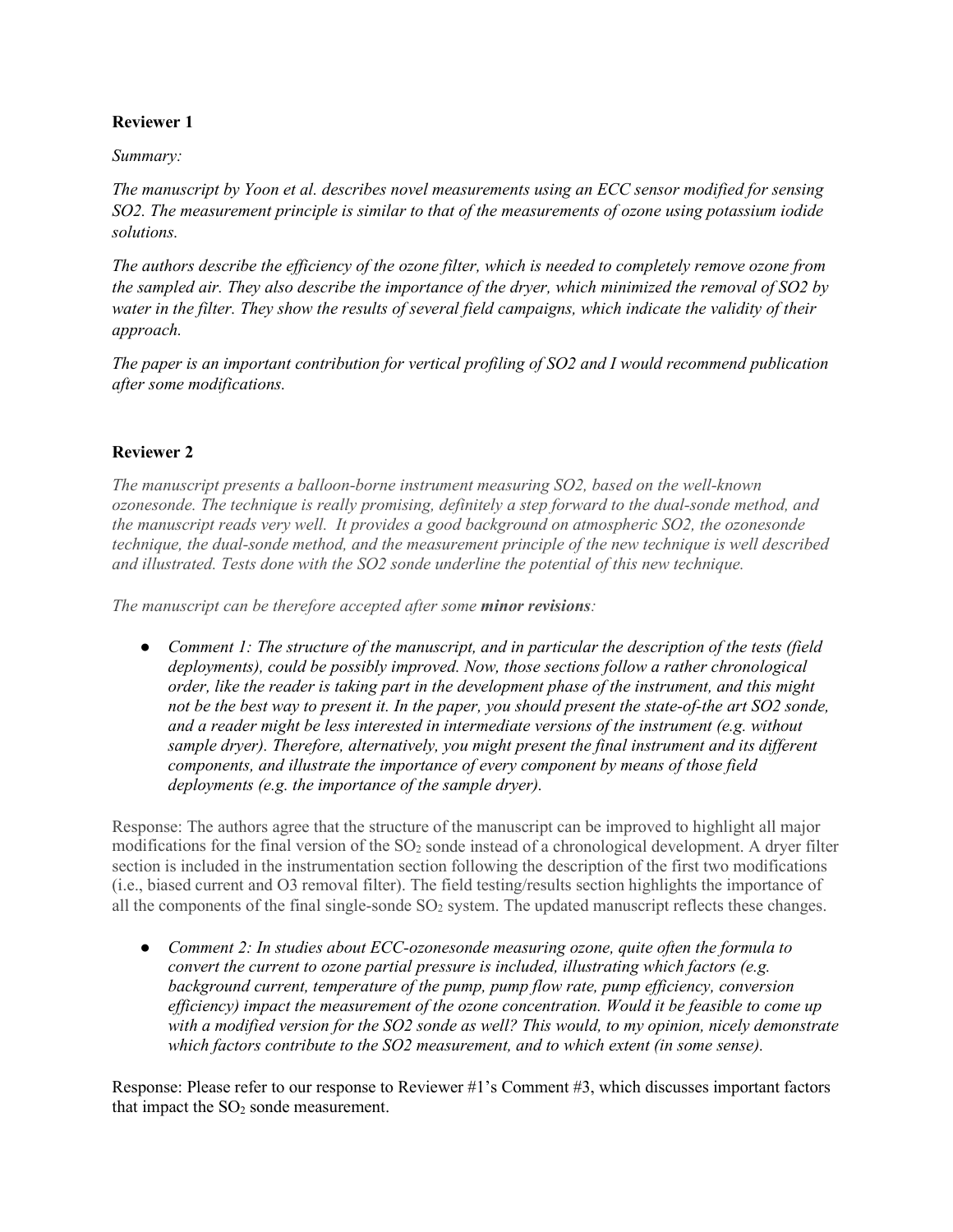● *Comment 3: The weak point of the study is the lack of validation/comparison of the SO2 tropospheric profile measurements of the SO2 sonde by another reference instrument. Does such a reference instrument exist? Could the SO2 total column data of the SO2 sonde be compared*  with TROPOMI overpass data? Please comment in the manuscript on possible (future) *validation/intercomparison studies.*

Response: The authors agree that validation of the SO2 sondes vertical profiles with other *in situ* measurements and/or validation with satellite measurements (TROPOMI) would provide greater support for the single  $SO_2$  sonde system. A Pandora was deployed with the  $SO_2$  sonde in Hawaii and a preliminary analysis shows a good agreement of the two. A separate manuscript will focus on the Pandora and satellite comparison. This has been mentioned in the manuscript and included below. Satellite column SO2 retrievals depend significantly on accurate plume height identification. Furthermore, the ratio of the field of view of the satellite to the horizontal scale of the plume can make comparisons with columns determined from in situ profiles challenging for a single flight. An ensemble approach is probably warranted. Such an approach is beyond the scope of this paper given the limited nature of the field deployment samples.

P12ln336 "Additionally, future manuscripts topics include intercomparison studies of the SO<sub>2</sub> sonde's vertical profile measurements with other column measurements (i.e., Pandora) and satellite measurements and more in-depth analysis of the  $SO<sub>2</sub>$  sonde measurements at the various field deployments."

● *Comment 4: On page 10, line 285, you mention a descent profile of the SO2 sonde, which triggers my curiosity. Have you gathered all the descent profile data of your SO2 sonde launches? And if yes, what could be learned from the comparison of the ascent and descent profiles (taking the trajectories of the volcanic SO2 plumes and the balloon into account)?*

Response: Each free-release balloon SO<sub>2</sub> sonde measurement has an ascent profile and a corresponding descent profile. The authors agree it would be interesting to include comparisons of the ascent to descent profiles to better understand changes in the SO2 volcanic plumes. However, the authors have designated this manuscript to focus on the development of the single  $SO_2$  sonde system and present select field measurements that best highlight the importance of each modification that converted the original En-Sci ozonesonde to the single  $SO<sub>2</sub>$  sonde and potential limitations the current version might have. The authors are planning another manuscript that is the more "science" paper that will provide in depth analysis of the various field deployments. This has been mentioned in the manuscript and included below.

P12ln336 "Additionally, future manuscripts' topics include intercomparison studies of the SO<sub>2</sub> sonde's vertical profile measurements with column measurements (e.g., Pandora) and satellite measurements and more in-depth analysis of the SO<sub>2</sub> sonde measurements at the various field deployments."

● *Comment 5: I follow the other reviewer in his/her comment that the magnitude of the bias current is in some sense the hocus pocus of the technique and deserves more attention. How can you prevent a profile like in Fig. 7(d), where the SO2 sonde saturates? What is the price of imposing a very high default magnitude of the bias current for every SO2 sonde?*

Response: Please refer to the response to Reviewer #1's comment.